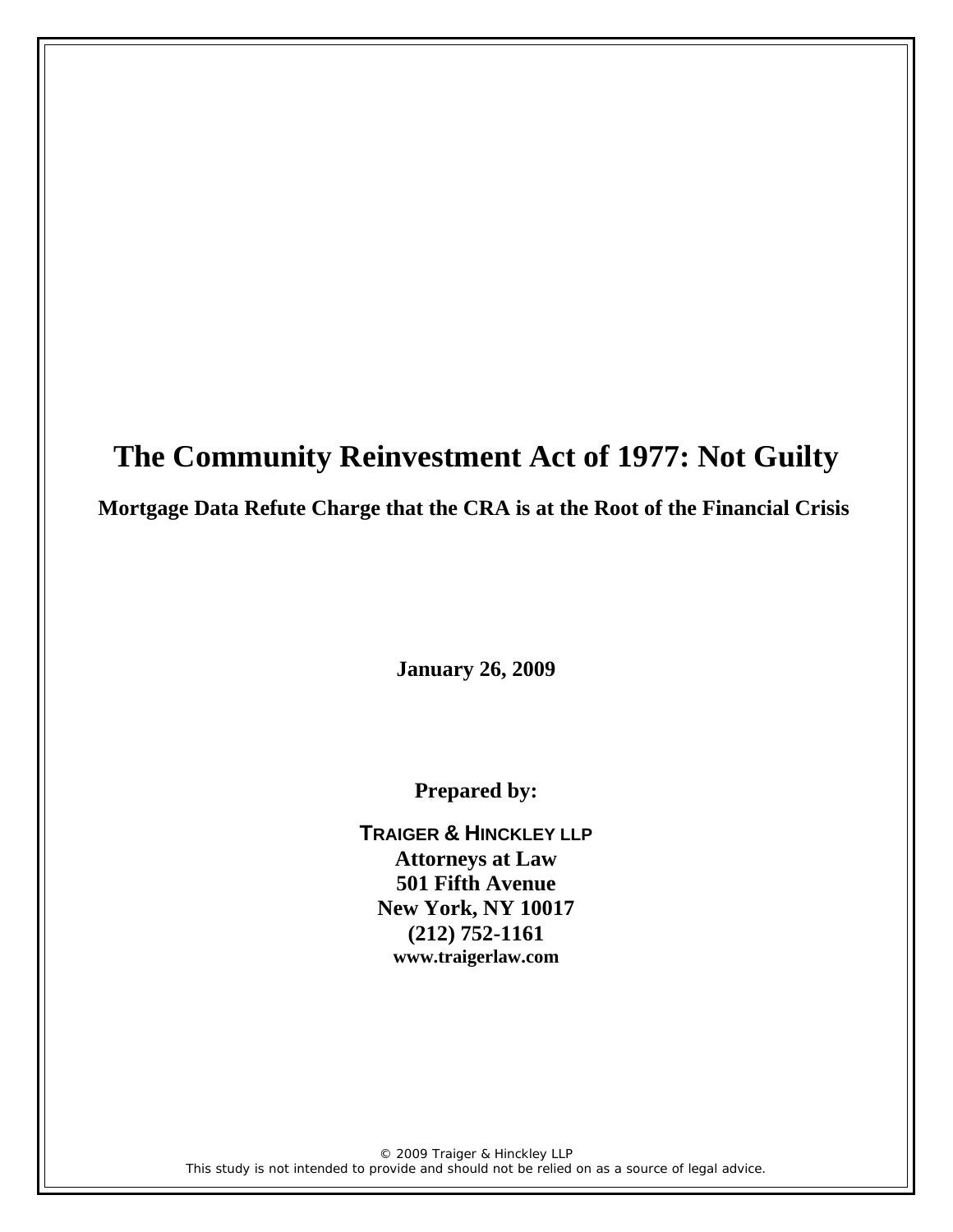# **TABLE OF CONTENTS**

| Figure 2: Origination Rates for Home Mortgage Applications to CRA-Subject Banks                                                                  |  |
|--------------------------------------------------------------------------------------------------------------------------------------------------|--|
|                                                                                                                                                  |  |
| Figure 4: Change in Volume of Home Mortgage Applications<br>Received and Originated by CRA-Subject Banks 2006 to 2007 in 15 Most Populous MSAs 7 |  |
| Figure 5: Home Mortgage Loans to LMI Borrowers as a Share of All CRA-Subject Bank                                                                |  |
| Figure 6: Home Mortgage Loans to LMI Borrowers as a Share of All CRA-Subject Bank                                                                |  |
|                                                                                                                                                  |  |
| Figure 7: Market Share of Home Mortgage Loans to LMI Borrowers by                                                                                |  |
| Figure 8: Market Share of Home Mortgage Loans to LMI Borrowers by                                                                                |  |
|                                                                                                                                                  |  |
| <b>Appendix A</b>                                                                                                                                |  |
|                                                                                                                                                  |  |
| Figure 9: CRA Subject Bank Denial Rates for Home Mortgage Applications                                                                           |  |
| Figure 10: Percent Change in Denial Rate of 1-4 Family Applications with and without                                                             |  |
| <b>Appendix B</b>                                                                                                                                |  |
|                                                                                                                                                  |  |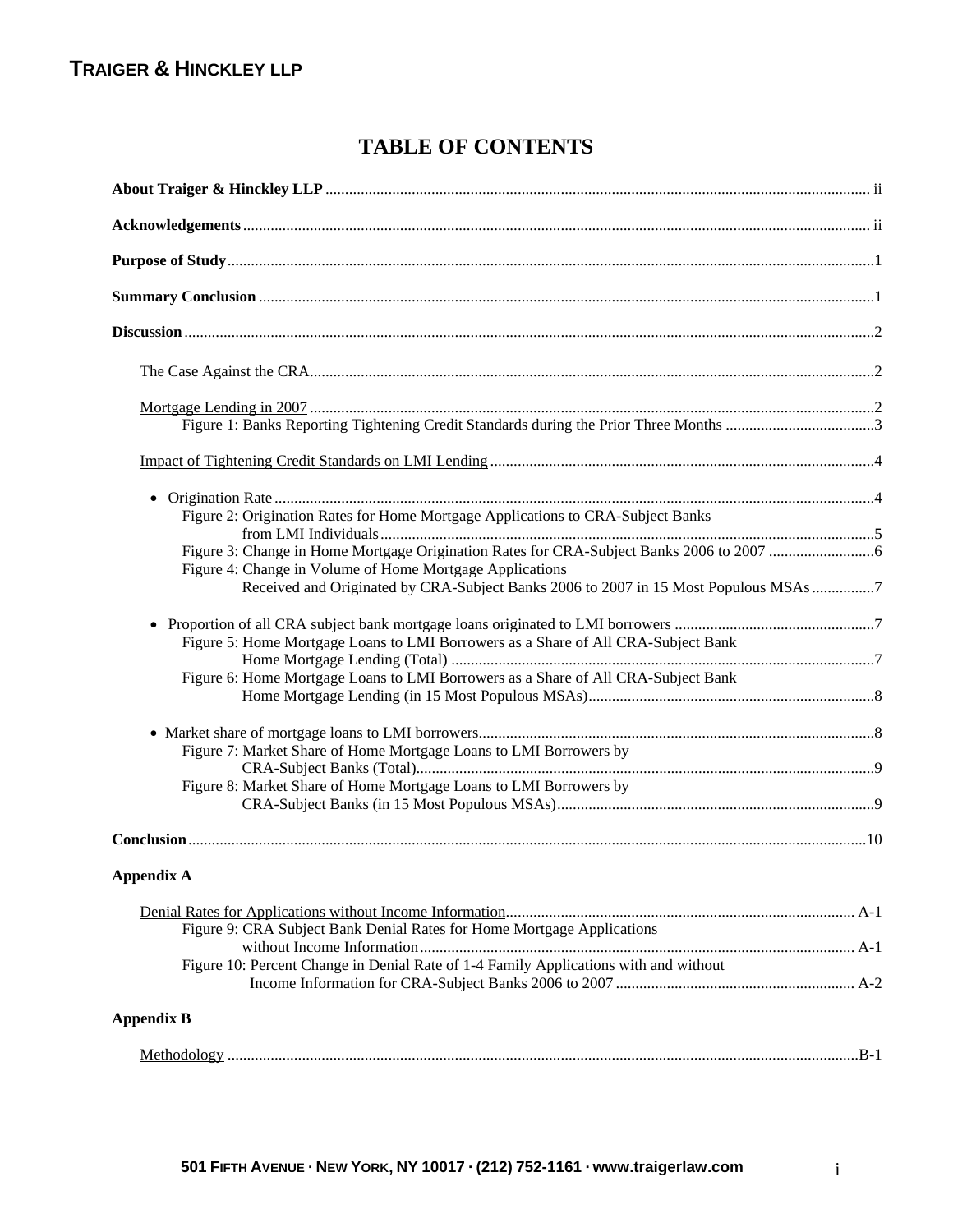### **ABOUT TRAIGER & HINCKLEY LLP**

Since 1990, attorneys at Traiger & Hinckley LLP have counseled a wide range of banks on the Community Reinvestment Act. Partner Warren Traiger has testified before Congress and the federal banking agencies on fair lending and CRA reform and served as Special Counsel for CRA for the New York Banking Department. He and his colleague Joseph Calluori argued before the U.S. Court of Appeals for the Second Circuit in *[Lee v.](http://caselaw.lp.findlaw.com/scripts/printer_friendly.pl?page=2nd/954134.html)  [Board of Governors](http://caselaw.lp.findlaw.com/scripts/printer_friendly.pl?page=2nd/954134.html)*, a benchmark case that helped define the rights of community organizations to challenge Federal Reserve Board determinations on merger applications.

Traiger & Hinckley LLP offers a unique, integrated approach to providing counsel in all facets of fair lending compliance, including the CRA, Fair Housing Act, Equal Credit Opportunity Act, and Home Mortgage Disclosure Act. We combine the expertise of our in-house analytical and legal fair lending groups to offer clients an effective and convenient means of implementing and maintaining a strong compliance program, as well as responding to specific regulatory issues.

This study is our fourth annual independent analysis of publicly available home mortgage lending data. The prior studies are available on ou[r website.](http://www.traigerlaw.com/index.php) No bank or lender commissioned or was otherwise involved in preparing these studies.

### **ACKNOWLEDGEMENTS**

Traiger & Hinckley LLP gratefully acknowledges the important contributions to this study made by our partners at [Del V.I., LLC,](http://del-v-i.com/) [Geosegment Systems Corporation,](http://www.geosegment.com/) an[d The](http://theschoenkingroup.com/)  [Schoenkin Group, Inc.](http://theschoenkingroup.com/)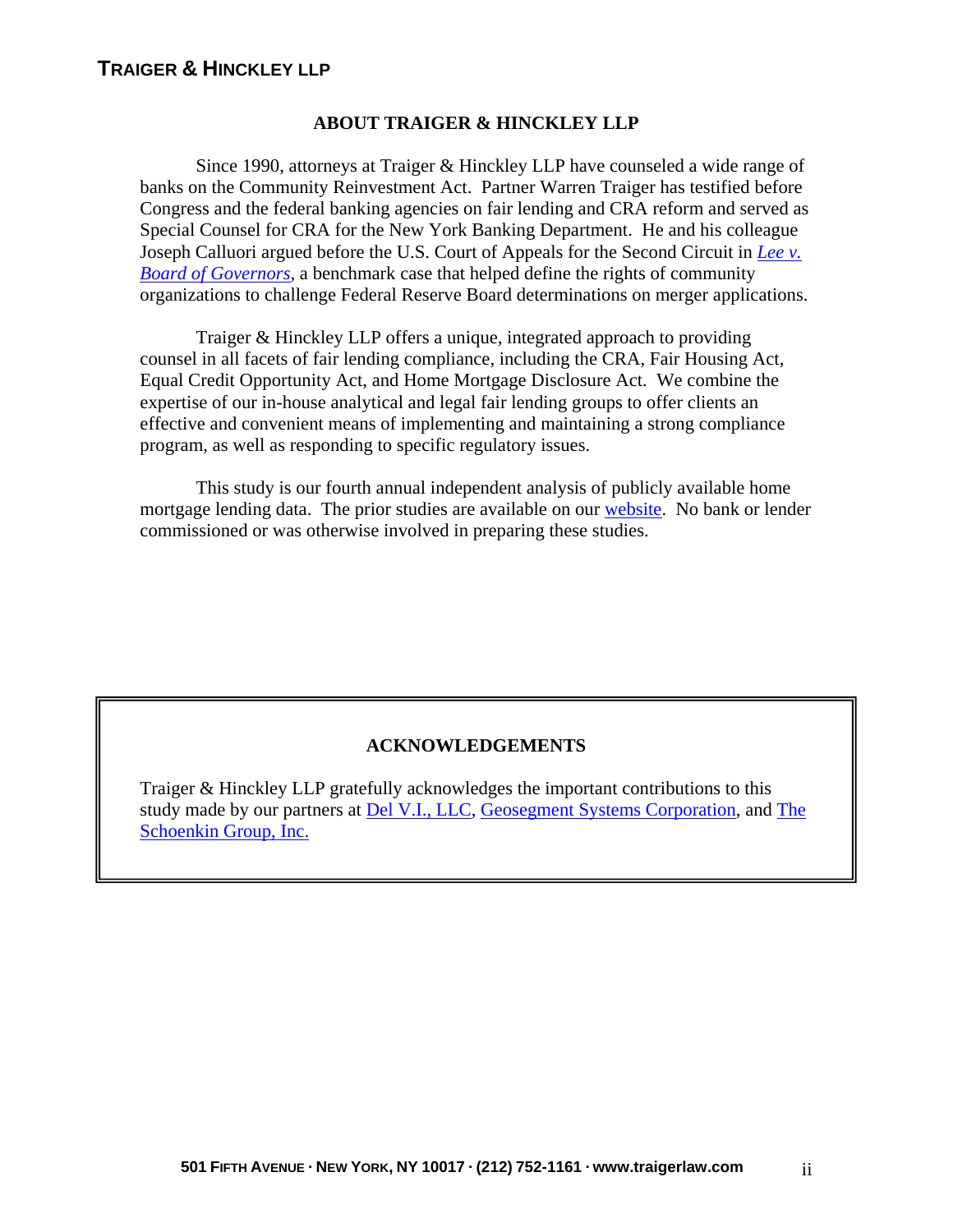$\overline{a}$ 

#### **Purpose of Study**

This study, Traiger & Hinckley LLP's fourth annual analysis of home mortgage lending data, builds o[n our 2008 report w](http://www.traigerlaw.com/publications/traiger_hinckley_llp_cra_foreclosure_study_1-7-08.pdf)hich found that banks subject to the Community Reinvestment Act of 1977 (CRA) were substantially less likely than other mortgage lenders to engage in the types of risky lending practices that helped fuel the foreclosure crisis. $1$ 

Publication of our 2008 report coincided with but ran counter to pronouncements from a small but vocal group of critics who seek to portray the CRA as a principal cause of the U.S. financial crisis. These individuals allege that CRA-subject banks downgraded their standards for originating mortgage loans in order to comply with their obligation to lend to low- and moderate-income (LMI) individuals. This "lowering of the bar" has, according to the skeptics of the CRA, facilitated or precipitated the current wave of delinquencies, defaults, and foreclosures. Because this argument is incongruous with our statistical research and our experience counseling banks on CRA compliance since 1990, we decided that this year's report should investigate the critics' accusations.

We posited the following hypothesis. If critics were correct about banks having lowered underwriting standards for LMI borrowers, lending data from 2007, a time of constricting credit and significantly tightened underwriting standards, should show greatly diminished service to LMI borrowers by CRA-subject banks. To test this hypothesis, we looked at 2007 and 2006 Home Mortgage Disclosure Act (HMDA) data from the 15 most populous U.S. metropolitan statistical areas (MSAs). As we explain below, the data tend to refute the accusation that the CRA helped cause the current mortgage crisis.

#### **Summary Conclusion**

Our study concludes that in 2007 **the level of service to LMI borrowers by CRA-subject banks was essentially undiminished, notwithstanding the otherwise dismal state of the lending market**. Specifically:

- 1. CRA-subject banks originated mortgages to LMI applicants at essentially the same rate in 2007 as in 2006;
- 2. The proportion of all CRA-subject bank home mortgage loans that were made to LMI borrowers held steady from 2006 to 2007; and
- 3. CRA-subject banks' market share of home mortgage loans to LMI borrowers grew by 30 percent from 2006 to 2007.

<sup>&</sup>lt;sup>1</sup> Traiger & Hinckley LLP, "The Community Reinvestment Act: A Welcome Anomaly in the Foreclosure Crisis," January 7, 2008, http://traigerlaw.com/publications/traiger\_hinckley\_llp\_cra\_foreclosure\_study\_1- 7-08.pdf.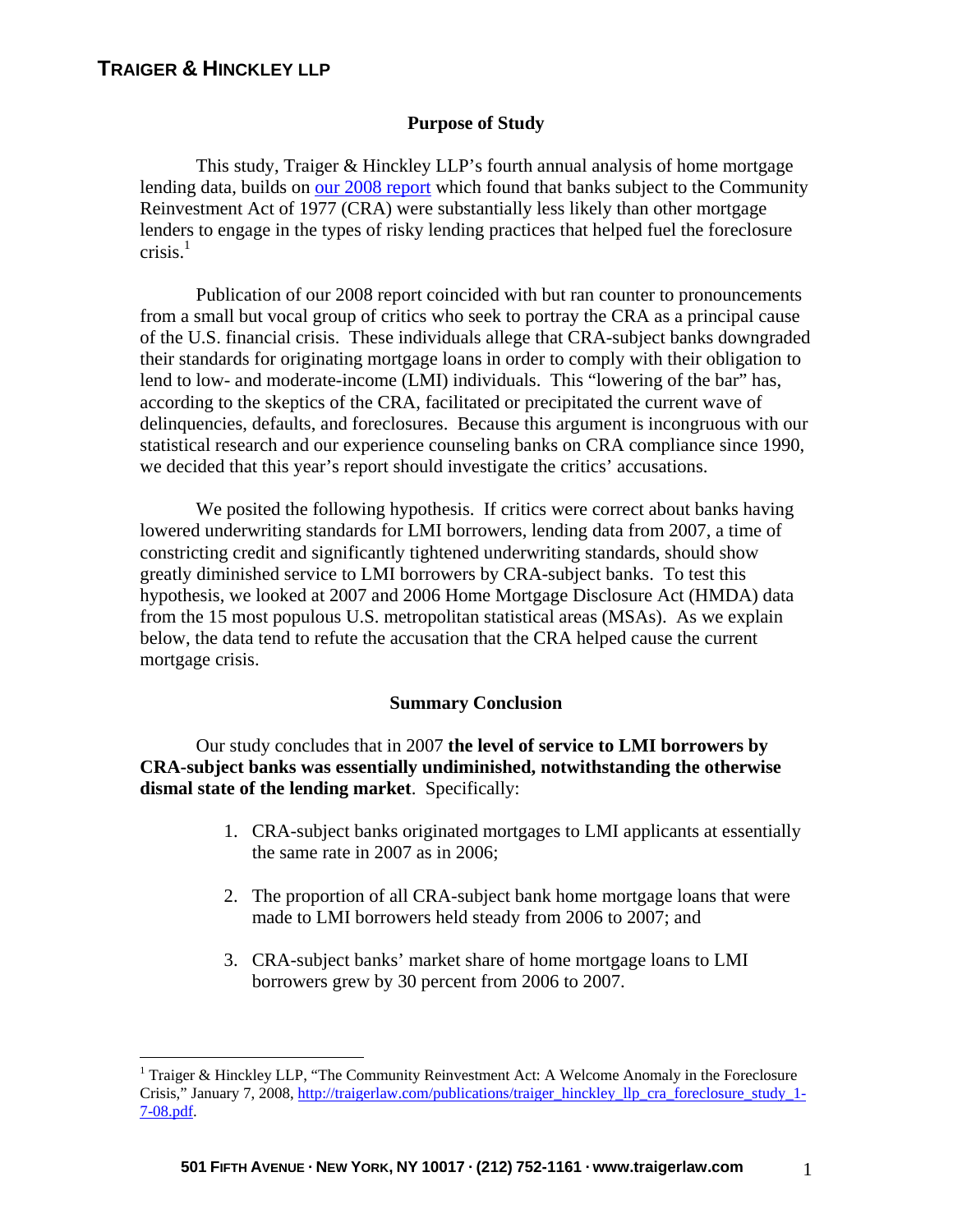#### **Discussion**

#### The Case Against the CRA

The argument that the CRA facilitated the U.S. financial crisis is premised upon the assumption that the law forced banks to adopt lax underwriting standards in order to provide mortgage loans to LMI borrowers:

The root of today's financial crisis can be found in the government's effort to use the banking and financial system to expand home ownership. There are many good reasons to increase home ownership in our society, but the way to do it was not by distorting the lending decisions of banks and other mortgage market participants. That, however, is the direction the government chose when it imposed the CRA on insured banks in 1977 and an "affordable housing" mission on Fannie Mae and Freddie Mac in 1992. Instead of assisting low income families to become homeowners with direct subsidies, the government--through CRA--required banks to lower their lending standards. Down payments, steady jobs, good credit histories, and income levels commensurate with mortgage obligations were abandoned in favor of "flexible" lending requirements. Bank regulators, required to enforce CRA, approved mortgage loans that would not previously have been acceptable, and demanded that banks do more.<sup>2</sup>

#### Mortgage Lending in 2007

1

If, in fact, LMI borrowers typically secured mortgage loans by virtue of permissive or negligent bank underwriting standards, data from 2007 should show significantly diminished service to LMI individuals. As noted by the Federal Reserve Board's Division of Research and Statistics, there "was a sharp contraction in 2007 in the willingness of lenders and investors to offer loans to higher-risk borrowers or, in some cases, to offer certain loan products that entailed features associated with elevated credit risk."3 Unlike 2006, when banks generally reported unchanged credit standards on residential mortgage loans, the Fed's quarterly survey of bank lending practices for 2007 found that most banks tightened credit standards, particularly for nontraditional and subprime loans.<sup>4</sup>

<sup>2</sup> Wallison, Peter J., "What Got Us Here," *Hudson New York*, December 9, 2008 (emphasis supplied), http://www.hudsonny.org/2008/12/what-got-us-here.php. Mr. Wallison is the Arthur F. Burns Fellow in Financial Policy Studies at the American Enterprise Institute and former General Counsel of the U.S. Treasury Department and Counsel to President Ronald Reagan.

<sup>3</sup> Avery, Brevoort, and Canner, "The 2007 HMDA Data," *Federal Reserve Bulletin* (December 2008)*,*  http://www.federalreserve.gov/pubs/bulletin/2008/pdf/hmda07final.pdf at A108.

<sup>&</sup>lt;sup>4</sup> Federal Reserve Board, "Senior Loan Officer Survey of Bank Lending Practices," http://www.federalreserve.gov/boarddocs/snloansurvey/.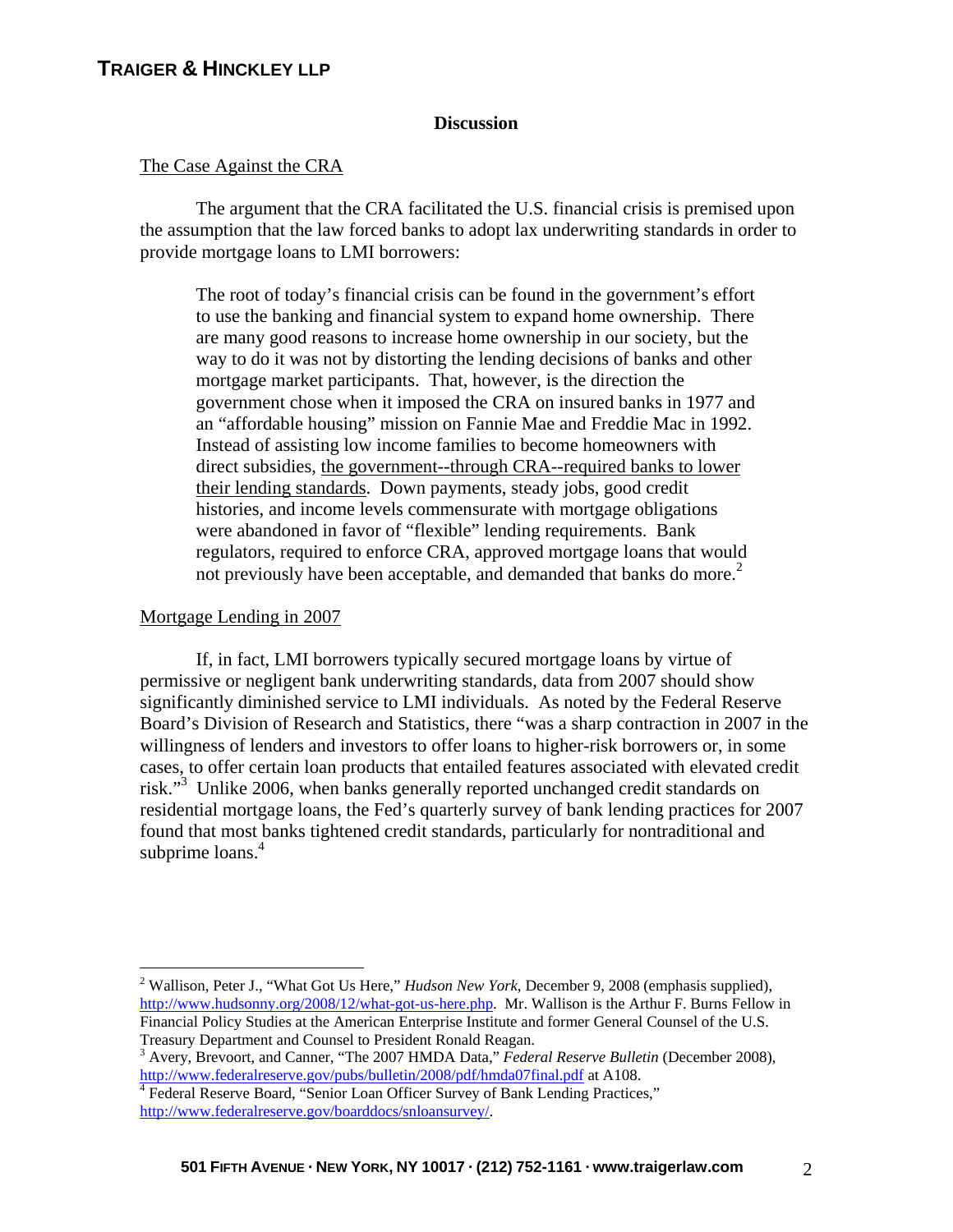

**Banks Reporting Tightening Credit Standards during the Prior Three Months**  First-Lien Home Purchase Loan Applications

The Office of the Comptroller of the Currency also found that banks tightened their credit standards for mortgage loans in 2007.<sup>5</sup> Our own analysis, set forth in Appendix A, shows that in 2007 CRA-subject banks were nearly 32 percent more likely to deny an application reported without income information than in 2006. This suggests a greater scrutiny of applications for mortgage products sometimes referred to as "nodocumentation," "low-documentation," or "stated income," which have been harshly criticized for resulting in loans which were unaffordable for their borrowers.<sup>6</sup> In addition, the overall increase in denial rate for those applications was 2.3 times greater than the increase in denial rate for applications with reported income information.

 $\overline{a}$ <sup>5</sup> Office of the Comptroller of the Currency, "Survey of Credit Underwriting Practices, 2008," June 2008, http://www.occ.treas.gov/cusurvey/2008UnderwritingSurvey.pdf. Among the 62 largest national banks with approximately 83 percent of the total loans in the banking system, 56 percent tightened their underwriting standards for residential real estate loans during the year ended March 31, 2008, and none eased their standards.

<sup>6</sup> *See, e.g.,* "Comments of the National Consumer Law center and the National Association of Consumer Advocates to the Board of Governors of the Federal Reserve System Regarding the Board's Authority under HOEPA to prohibit Unfair Acts or Practices in Connection with Mortgage Lending" [Docket No. OP-12881] (August 9, 2007). http://www.federalreserve.gov/SECRS/2007/August/20070816/OP-1288/OP-1288\_52\_1.pdf.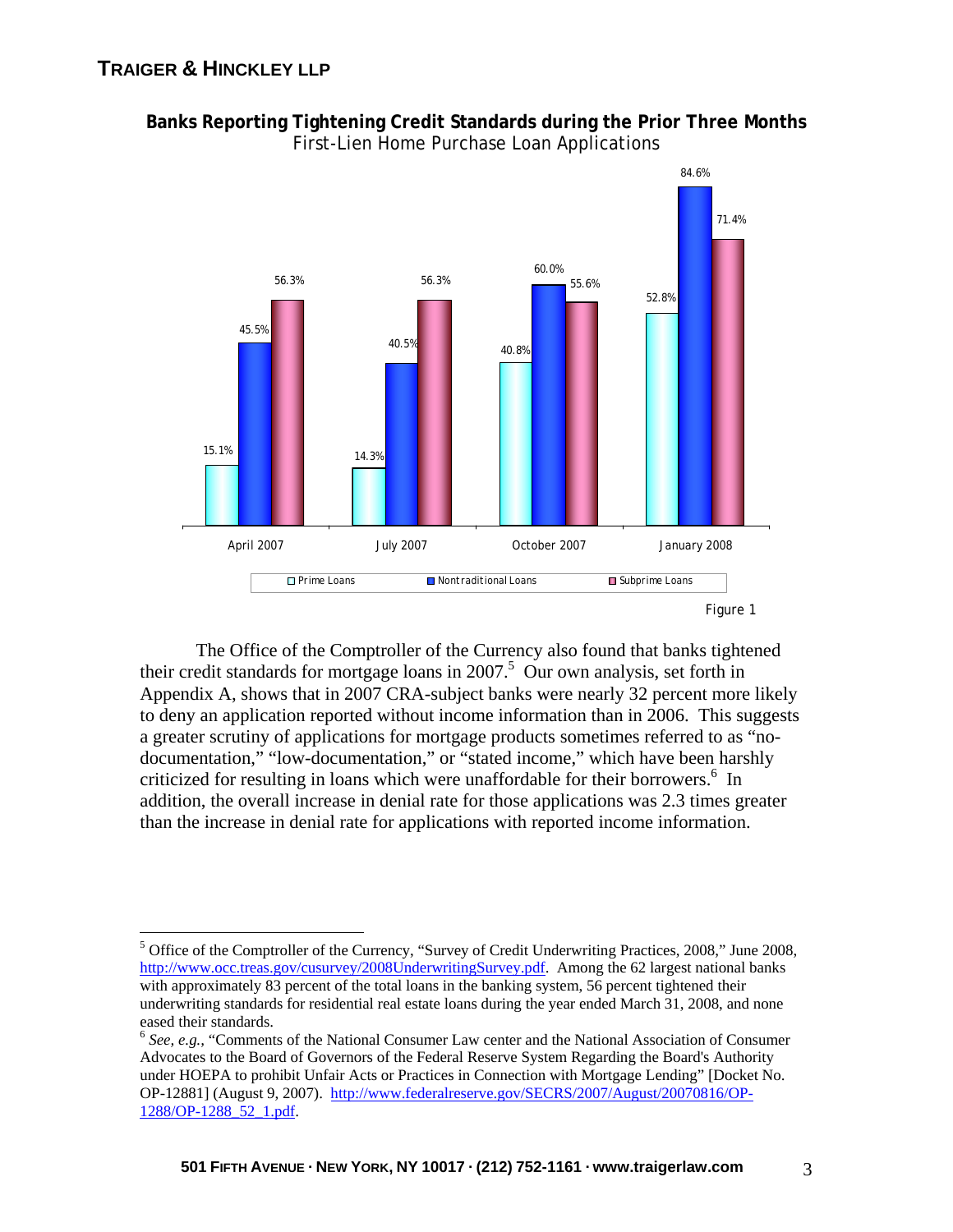Far from demanding that banks comply with the CRA through flexible lending practices, in 2007 the federal banking regulators emphasized safe, sound, and transparent mortgage lending, focusing on restricting subprime and nontraditional products and on strengthening consumer protections.<sup>7</sup> As a result, any previous preferential or lenient treatment of LMI borrowers by CRA-subject banks should have disappeared in 2007. To put the matter bluntly, in our judgment lending to LMI individuals could have almost ground to a halt in 2007, and there would have been few protests from regulators.

### Impact of Tightening Credit Standards on LMI Lending

To assess the effect of tightening credit standards on LMI mortgage lending by CRA-subject banks, we reviewed three relevant categories of HMDA data: (1) the origination rate for mortgage applications submitted by LMI individuals; (2) the proportion of CRA-subject bank mortgage loans made to LMI borrowers; and (3) the market share of LMI loans for CRA-subject banks.

#### • **Origination Rate**

 $\overline{a}$ 

If, as critics allege, LMI mortgage applicants in prior years were judged by lax or negligent standards, the rate at which LMI applications were originated in 2007 should have significantly decreased. However, even with widespread tightening of credit standards in 2007, there was essentially no change in the origination rate by CRA-subject banks for LMI mortgage applications.

<sup>7</sup> *See, e.g.,* Statement by Chairman Ben S. Bernanke on proposed changes to Regulation Z, (December 18, 2007): "[M]arket discipline has in some cases broken down and the incentives to follow prudent lending procedures have, at times, eroded. The consequences, as we are currently seeing, can include the proliferation of unfair and deceptive practices that can be devastating to consumers and to communities." http://www.federalreserve.gov/newsevents/press/bcreg/bernankehoepa20071218.htm; and Joint Press Release "Federal Financial Regulatory Agencies Issue Final Statement on Subprime Mortgage Lending," (June 29, 2007): "The statement describes the prudent safety and soundness and consumer protection standards that institutions should follow to ensure borrowers obtain loans they can afford to repay." http://www.federalreserve.gov/newsevents/press/bcreg/20070629a.htm.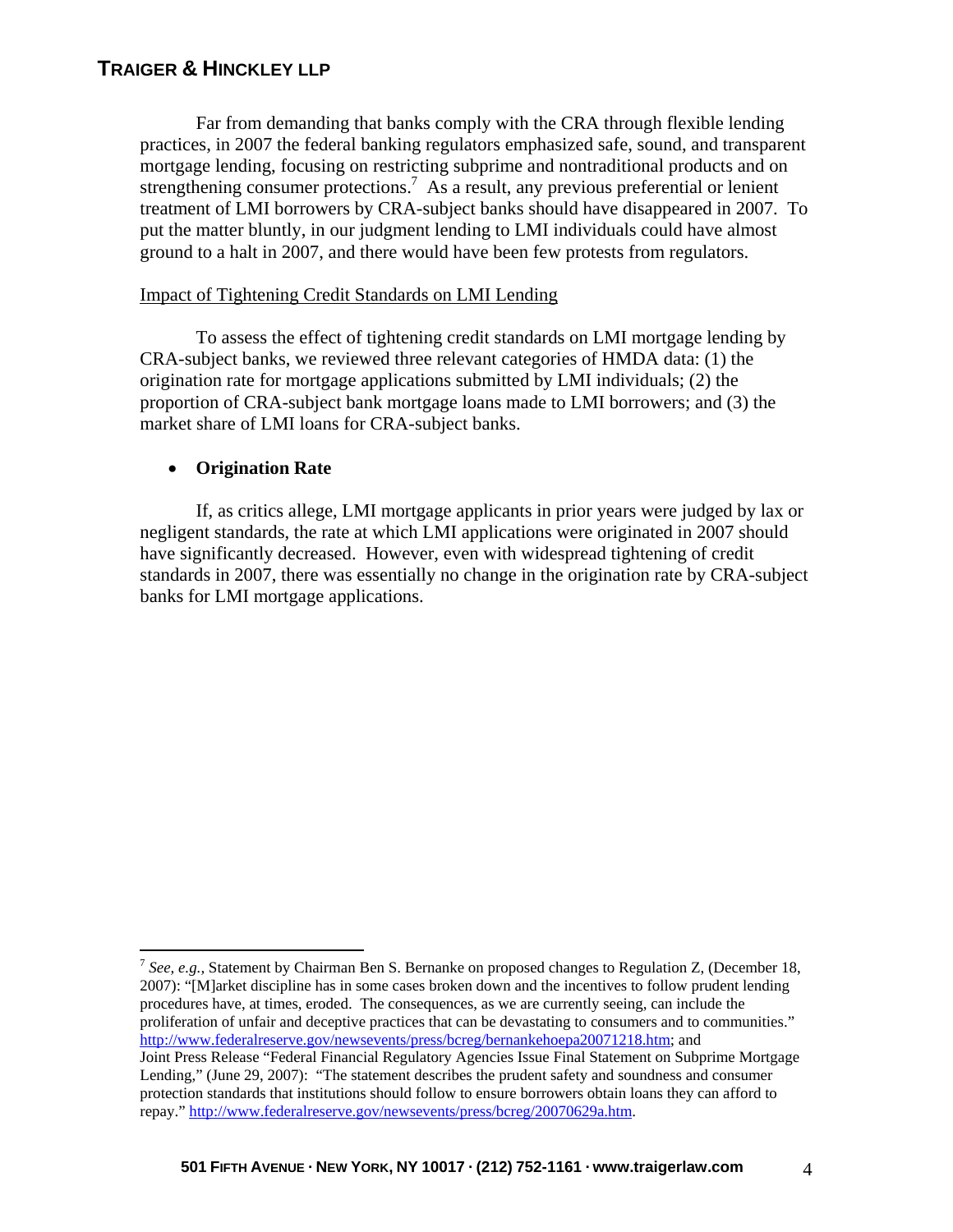In the 15 MSAs reviewed, the rate at which CRA-subject banks originated home mortgage loan applications from LMI individuals was nearly the same in 2007 as in 2006. In the Boston, Houston, Los Angeles, New York, Philadelphia, and Seattle MSAs, the 2007 origination rate for LMI applicants was somewhat higher than in 2006.

| <b>MSA</b>       | 2006  | 2007  | Percent<br>Change |
|------------------|-------|-------|-------------------|
| <b>AII MSAs</b>  | 50.2% | 49.9% | $-0.6$            |
| Atlanta          | 50.0% | 49.0% | $-2.1$            |
| <b>Boston</b>    | 56.6% | 57.3% | $+1.3$            |
| Chicago          | 54.2% | 52.0% | $-4.1$            |
| <b>Dallas</b>    | 48.5% | 48.1% | $-0.9$            |
| Detroit          | 47.6% | 45.9% | $-3.6$            |
| Houston          | 45.2% | 45.3% | $+0.2$            |
| Los Angeles      | 44.7% | 44.9% | $+0.5$            |
| Miami            | 45.6% | 41.8% | $-8.2$            |
| <b>New York</b>  | 44.9% | 46.7% | $+3.9$            |
| Philadelphia     | 47.4% | 48.7% | $+2.7$            |
| Phoenix          | 52.4% | 51.5% | $-1.7$            |
| Riverside, CA    | 44.1% | 44.1% | $-0.1$            |
| San Francisco    | 57.7% | 53.7% | $-6.8$            |
| Seattle          | 58.3% | 59.6% | $+2.2$            |
| Washington, D.C. | 55.7% | 55.1% | $-0.9$            |

# **Origination Rates for Home Mortgage Applications to CRA-Subject Banks from LMI Individuals**

in 15 Most Populous MSAs

Figure 2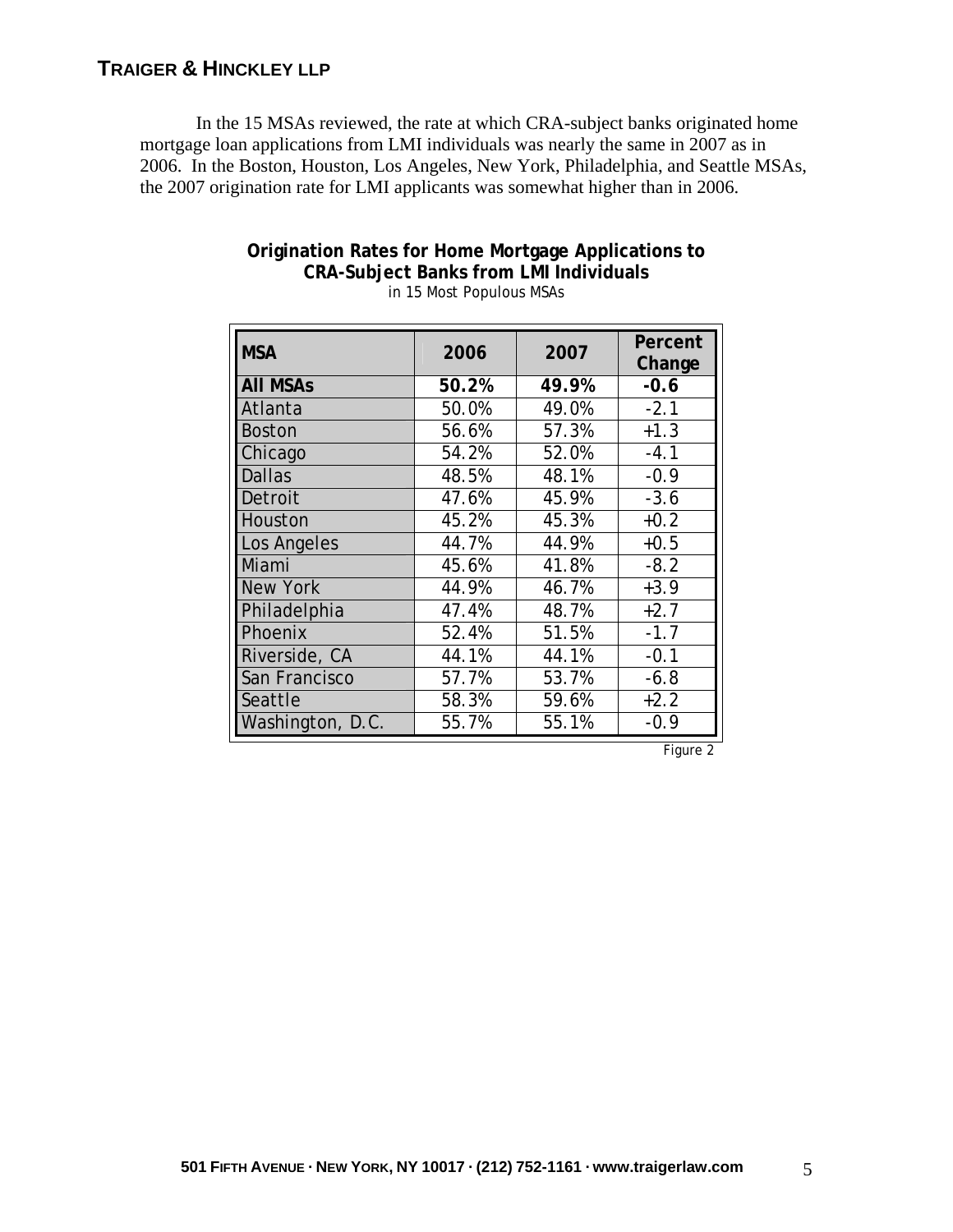Significantly, while the origination rate for LMI mortgage applicants remained stable in 2007, the origination rate for middle- and upper-income (MUI) mortgage applicants fell 6.6 percent. In each of the 15 most populous MSAs, the origination rate for MUI applicants decreased by more than the rate for LMI applicants. This suggests that it was the underwriting standards for upper-income applicants that required tightening, not the standards for LMI applicants.



**Change in Home Mortgage Origination Rates for CRA-Subject Banks** 2006 to 2007 in 15 Most Populous MSAs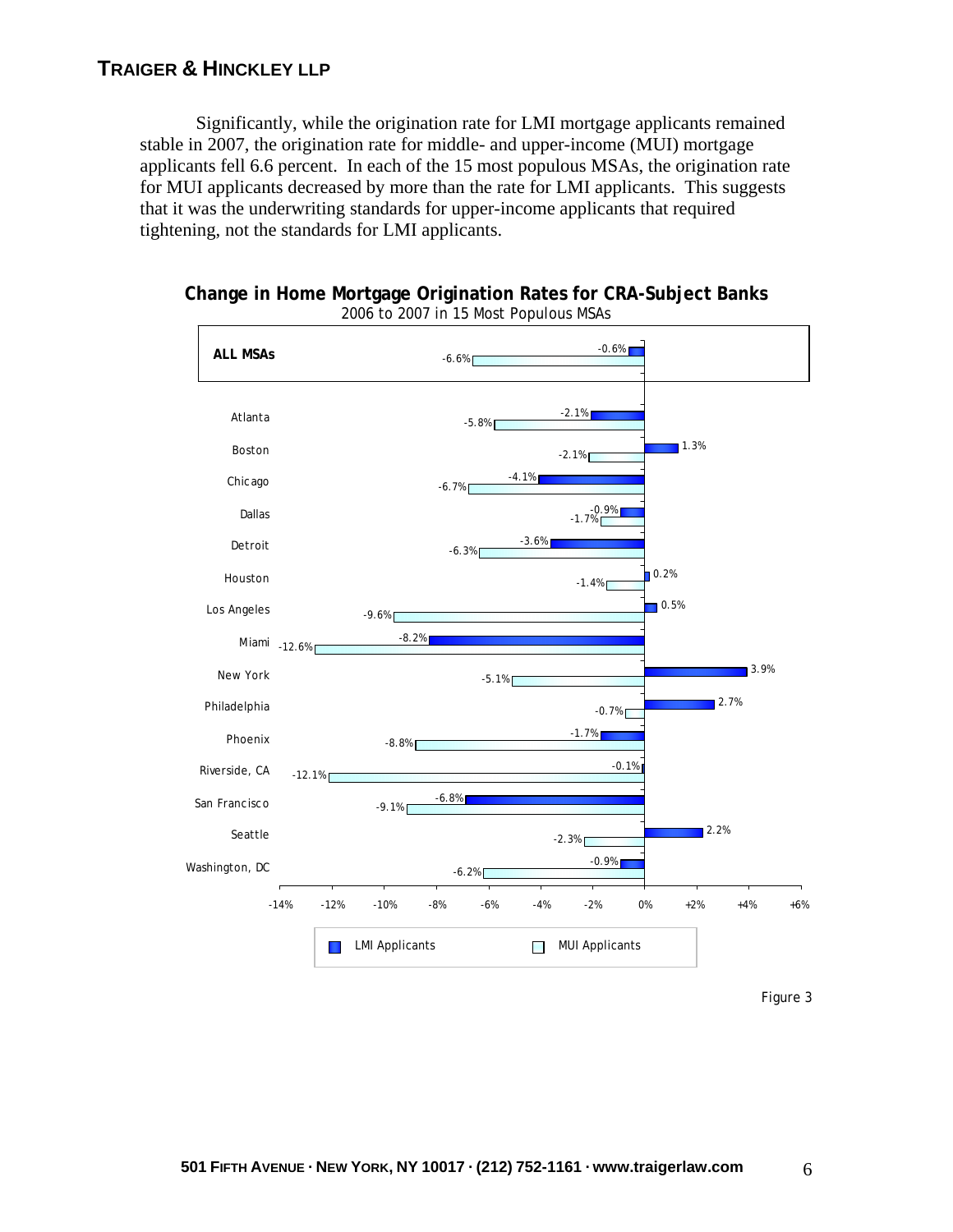The contrast between the change in volume for LMI and MUI applications received and loans originated in 2006 and 2007 further undercuts the argument that lower underwriting standards for LMI borrowers caused the home mortgage crisis. Although the actual number of LMI mortgage originations by CRA-subject banks fell 8.2 percent in 2007, this was only half a percentage point more than the 7.7 percent decrease in LMI applications received. For MUI applicants, the difference between applications received and loans originated was nearly seven percentage points.

# **Change in Volume of Home Mortgage Applications Received and Originated by CRA-Subject Banks 2006 to 2007**

| Applicant/<br><b>Borrower</b><br>Income | <b>Applications</b> | Originations | Percentage<br>Point<br><b>Difference</b> |
|-----------------------------------------|---------------------|--------------|------------------------------------------|
| MI                                      | $-7.7%$             | $-8.2%$      | ს. 5                                     |
|                                         | $+2.2%$             | $-4.5%$      |                                          |
|                                         |                     |              | Figure 4                                 |

Total of 15 Most Populous MSAs

### • **Proportion of all CRA-subject bank mortgage loans originated to LMI borrowers**

In spite of a lending environment characterized by more stringent credit standards, CRA-subject banks maintained their level of service to LMI individuals in 2007. The proportion of home mortgage loans made to LMI borrowers as a share of all CRA-subject bank lending was nearly the same in 2006 and 2007.



Figure 5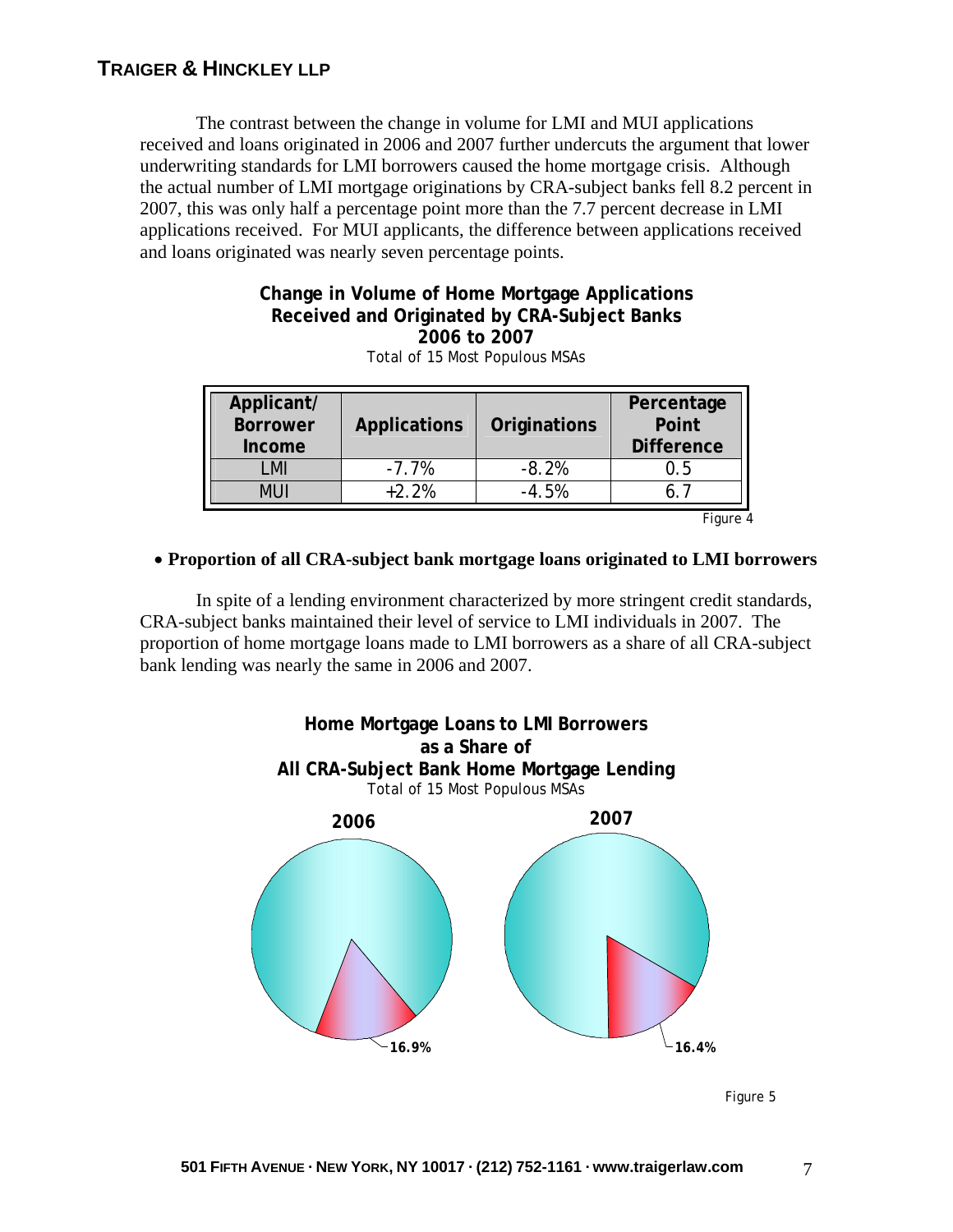CRA-subject banks in the Los Angeles, Riverside, San Francisco, Seattle, and Washington, D.C. MSAs increased their shares of lending to LMI borrowers in 2007.

| in 15 Most Populous MSAs |       |       |                   |
|--------------------------|-------|-------|-------------------|
| <b>MSA</b>               | 2006  | 2007  | Percent<br>Change |
| <b>AII MSAs</b>          | 16.9% | 16.4% | $-3.0$            |
| Atlanta                  | 27.5% | 26.4% | $-4.0$            |
| <b>Boston</b>            | 23.2% | 22.2% | $-4.3$            |
| Chicago                  | 23.2% | 21.5% | $-7.3$            |
| <b>Dallas</b>            | 23.0% | 20.8% | $-10.0$           |
| Detroit                  | 33.4% | 31.4% | $-6.0$            |
| Houston                  | 20.4% | 16.8% | $-17.6$           |
| Los Angeles              | 3.7%  | 4.0%  | $+5.4$            |
| Miami                    | 9.3%  | 7.9%  | $-15.1$           |
| <b>New York</b>          | 11.9% | 11.3% | $-5.0$            |
| Philadelphia             | 28.1% | 27.1% | $-3.6$            |
| Phoenix                  | 16.3% | 16.0% | $-2.5$            |
| Riverside, CA            | 5.3%  | 6.9%  | $+30.2$           |
| San Francisco            | 8.2%  | 8.4%  | $+2.4$            |
| Seattle                  | 15.5% | 15.6% | $+6.5$            |
| Washington, D.C.         | 23.2% | 27.4% | $+17.7$           |

# **Home Mortgage Loans to LMI Borrowers as a Share of All CRA-Subject Bank Home Mortgage Lending**

Figure 6

### • **Market share of mortgage loans to LMI borrowers**

CRA-subject banks increased their market share of home mortgage originations to LMI borrowers by 30 percent in 2007. We suspect that the void created by non-bank lenders who ceased or curtailed their mortgage operations in 2007—and obviously not underwriting standards—was the primary reason for CRA-subject banks' increased market share of LMI loans. More importantly, the increase in CRA-subject bank market share indicates that even in a year when the federal banking regulators emphasized safety and soundness, CRA-subject banks were still able to fulfill their CRA obligation to lend to LMI individuals.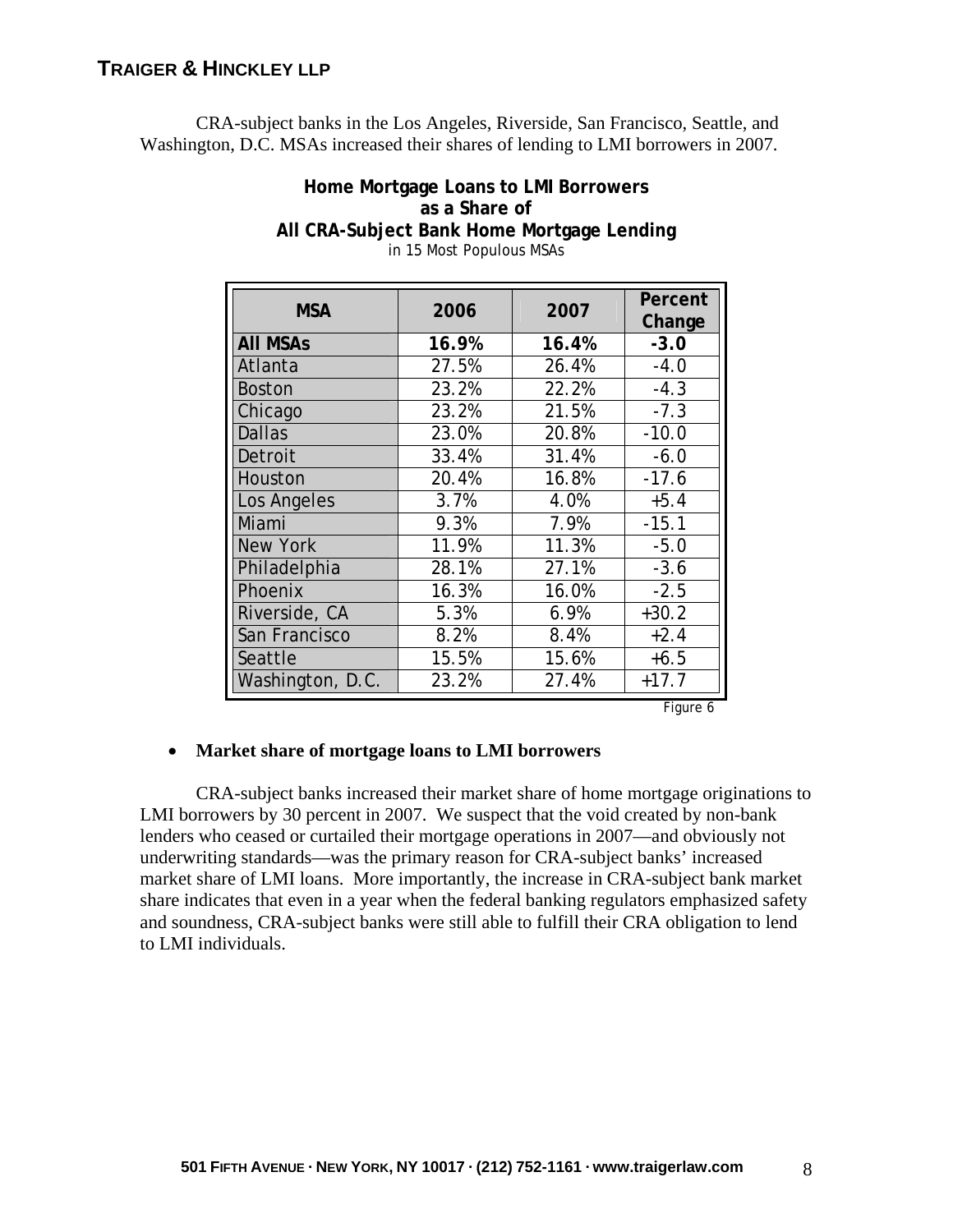

 CRA-subject bank market share of LMI home mortgage loans increased in each of the 15 most populous MSAs.

| <b>MSA</b>       | 2006  | 2007  | Percent<br>Increase |
|------------------|-------|-------|---------------------|
| <b>AII MSAs</b>  | 38.7% | 50.3% | 30.0                |
| Atlanta          | 31.9% | 44.4% | 39.0                |
| <b>Boston</b>    | 44.5% | 56.6% | 27.3                |
| Chicago          | 45.1% | 56.4% | 25.0                |
| <b>Dallas</b>    | 34.0% | 48.7% | 43.1                |
| Detroit          | 32.6% | 47.6% | 45.9                |
| Houston          | 33.4% | 52.1% | 56.3                |
| Los Angeles      | 36.4% | 46.6% | 27.9                |
| Miami            | 39.7% | 51.0% | 28.4                |
| <b>New York</b>  | 44.1% | 52.5% | 19.1                |
| Philadelphia     | 48.4% | 50.7% | 4.7                 |
| Phoenix          | 28.6% | 42.2% | 47.5                |
| Riverside, CA    | 30.1% | 43.6% | 44.7                |
| San Francisco    | 51.6% | 62.7% | 21.6                |
| Seattle          | 38.9% | 50.3% | 29.4                |
| Washington, D.C. | 37.1% | 48.7% | 31.1                |

### **Market Share of Home Mortgage Loans to LMI Borrowers by CRA-Subject Banks**  in 15 Most Populous MSAs

Figure 8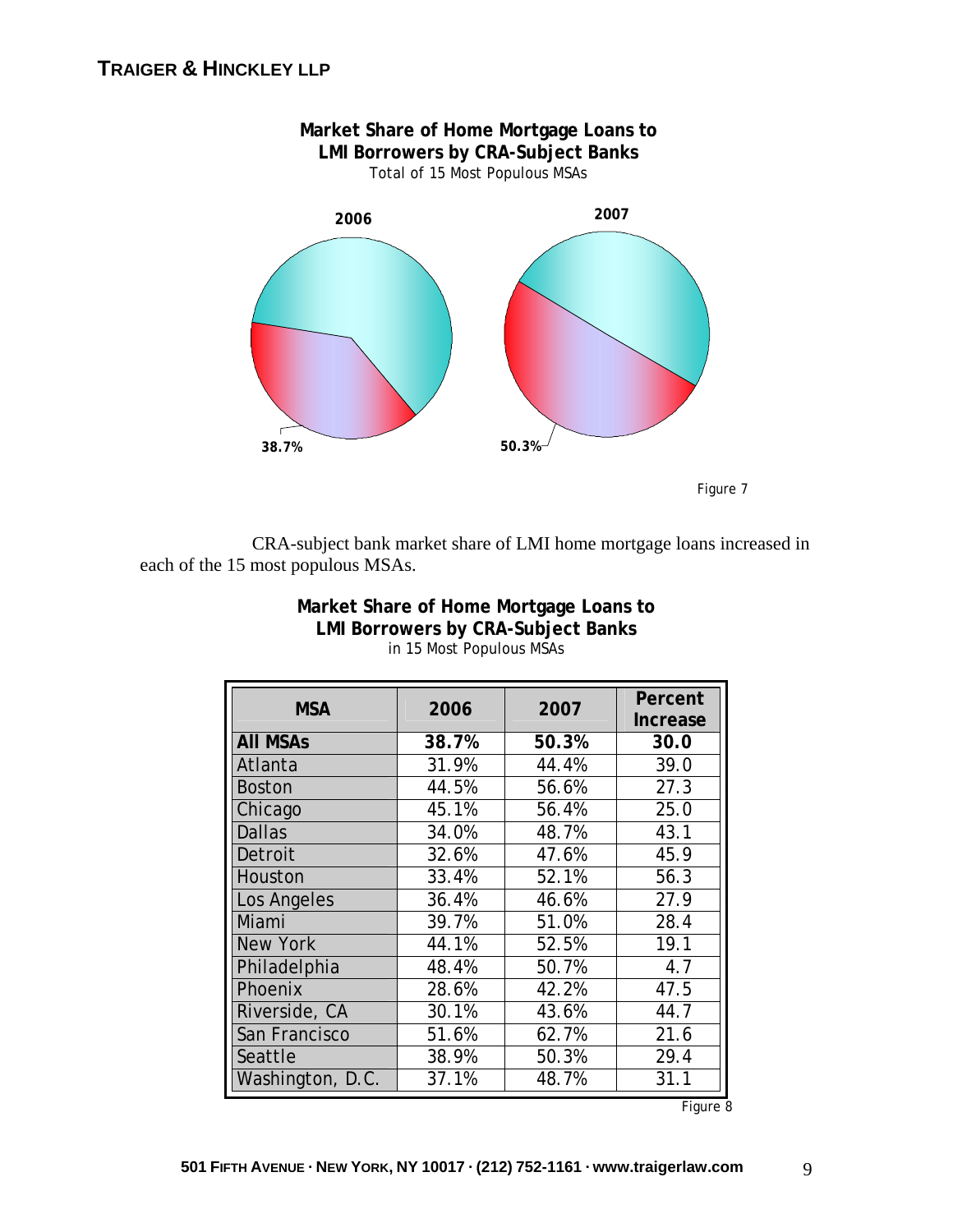$\overline{a}$ 

#### **Conclusion**

Critics of the CRA claim that the law compels banks to downgrade their credit standards in order to make mortgage loans to unqualified LMI borrowers. We hypothesized that if this was true, lending data from 2007, a time of tightened underwriting standards and regulatory emphasis on safety and soundness, would show significantly diminished lending to LMI borrowers by CRA-subject banks.

Instead, our analysis of 2007 data indicates that the percentage of LMI applications that were originated by CRA-subject banks remained stable even in the climate of heightened scrutiny and wariness that prevailed. This finding contradicts the notion that compliance with the CRA is dependent on imprudent lending. Thus, we conclude that the CRA cannot be rationally blamed for current problems in the mortgage market, much less for the U.S. financial crisis.

That CRA-subject banks continue to make mortgage loans to LMI borrowers while simultaneously strengthening their underwriting standards not only contradicts the claims of critics who blame the CRA for our present crisis, but also suggests that without the 32-year-old law, the home mortgage market might be in even worse condition. This suggestion is reinforced b[y our 2008 study, w](http://www.traigerlaw.com/publications/traiger_hinckley_llp_cra_foreclosure_study_1-7-08.pdf)hich showed CRA-subject banks were substantially less likely than other lenders to engage in the risky lending practices that helped fuel the foreclosure crisis. Moreover, a recent Federal Reserve Bank of San Francisco review of LMI lending found "the CRA, and particularly its emphasis on loans made within a lender's assessment area, helped to ensure responsible lending, even during a period of overall declines in underwriting standards."<sup>8</sup>

Finally, critics have chosen a particularly inauspicious time to attack the CRA. We are currently in the midst of a crisis that has Congress and the Executive Branch, including the Treasury Department and banking regulators, working to stimulate the economy and free-up credit. Right now, the CRA, a law that has spurred responsible lending to underserved borrowers, looks like a particularly wise and inspired piece of legislation. Indeed, policy makers should consider looking to the CRA for guidance on how the government can spur responsible lending to other qualified borrowers.

<sup>&</sup>lt;sup>8</sup> Laderman and Reid, "Lending in Low- and Moderate-Income Neighborhoods in California: The Performance of CRA Lending During the Subprime Meltdown," (November 2008). http://www.frbsf.org/publications/community/wpapers/index.html.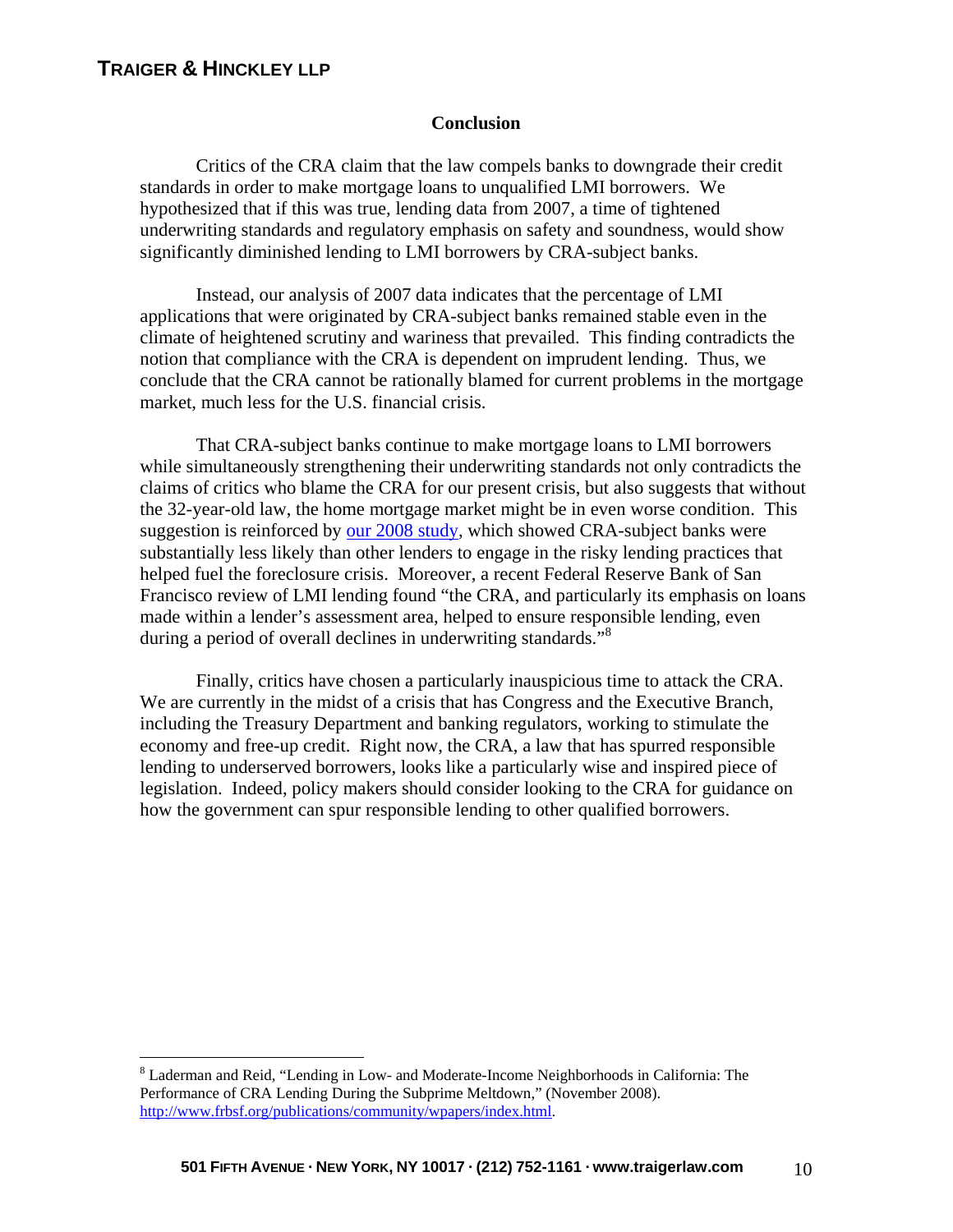$\overline{a}$ 

### **APPENDIX A**

### **Denial Rates for Applications without Income Information**

Under HMDA, a mortgage lender reports the gross annual income relied upon in evaluating an applicant's creditworthiness. However, no income is reported if the lender does not take income into account when underwriting a mortgage application.<sup>9</sup>

In 2007, CRA-subject banks were nearly 32 percent more likely to deny an application reported without income than in 2006.

|                  |       |       | Percent         |
|------------------|-------|-------|-----------------|
| <b>MSA</b>       | 2006  | 2007  | <b>Increase</b> |
| <b>All MSAs</b>  | 18.0% | 23.8% | 31.9            |
| Atlanta          | 18.0% | 20.3% | 12.8            |
| <b>Boston</b>    | 17.7% | 23.2% | 31.2            |
| Chicago          | 15.2% | 20.2% | 33.1            |
| <b>Dallas</b>    | 15.4% | 18.5% | 19.8            |
| Detroit          | 22.2% | 26.1% | 17.8            |
| Houston          | 20.2% | 24.4% | 20.6            |
| Los Angeles      | 18.6% | 24.2% | 29.8            |
| Miami            | 18.0% | 26.2% | 45.3            |
| <b>New York</b>  | 22.4% | 28.8% | 28.5            |
| Philadelphia     | 18.8% | 19.5% | 4.1             |
| Phoenix          | 17.9% | 24.4% | 36.8            |
| Riverside, CA    | 19.1% | 27.6% | 44.4            |
| San Francisco    | 16.7% | 23.5% | 40.8            |
| Seattle          | 15.0% | 16.6% | 10.8            |
| Washington, D.C. | 13.7% | 21.9% | 60.4            |

**CRA-Subject Bank Denial Rates for Home Mortgage Applications without Income Information**  in 15 Most Populous MSAs

Figure 9

In addition, the overall increase in denial rates for applications without income information was 2.3 times as great as the increase for applications with income information.

<sup>&</sup>lt;sup>9</sup> Income also need not be reported for loan purchases, loans to employees of the lender, applicants that are not natural persons, and multi-family properties. Our analyses do not include loan purchases, and this part of our analysis excludes multi-family properties. We believe the other categories are a very small part of the total.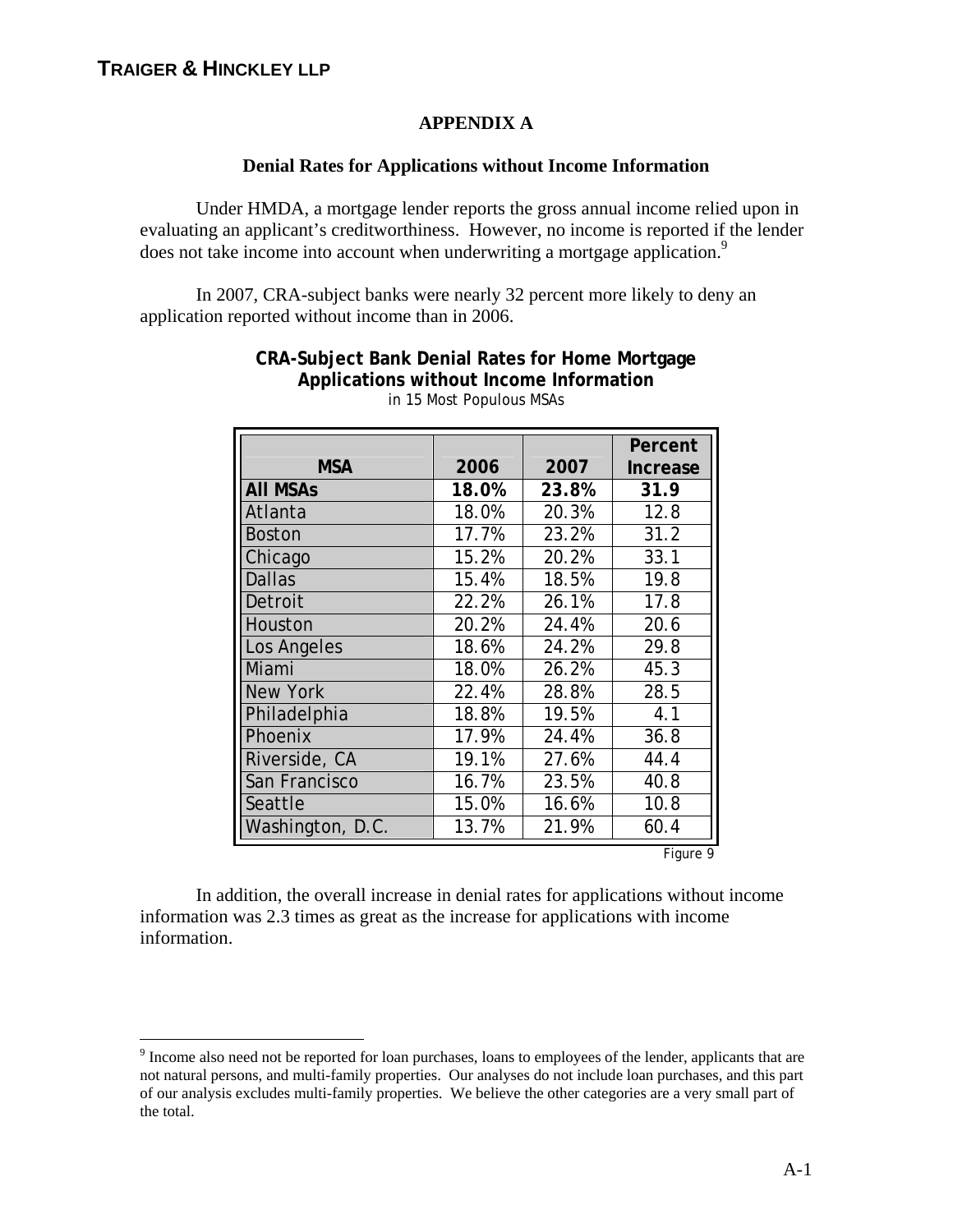

### **Percent Change in Denial Rate of 1-4 Family Applications with and without Income Information for CRA-Subject Banks**  2006 to 2007 in 15 Most Populous MSAs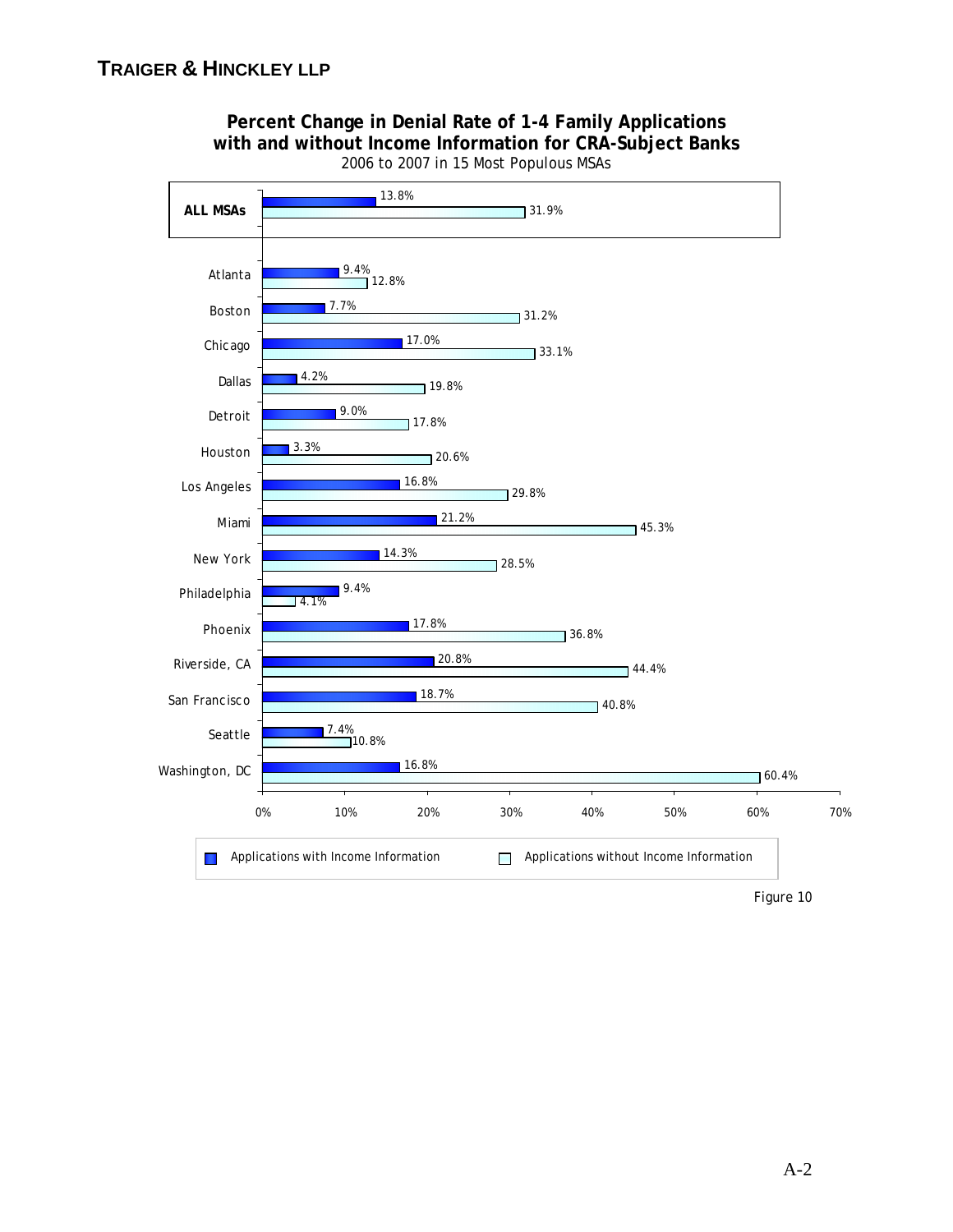### **APPENDIX B**

### **Methodology**

This study examined HMDA-reported loan applications submitted to FDICinsured banks (CRA-subject banks) in 2006 and 2007 in the 15 most populous MSAs according to the U.S. Census Bureau as of July 1, 2007. For each MSA, Federal Financial Institutions Examination Council data was obtained on each HMDA-reported application and HMDA-reporting institution.

### • **Definitions**

Applications without Income Information – Applications for which the applicant's income was not reported by the lender because it was not asked for or relied upon by the lender, the property is a multifamily dwelling, the applicant was not a natural person, or the loan was to an employee and the lender wished to protect the employee's privacy. In this study, figures for applications without income information remove applications submitted on multifamily dwellings in order to more closely approximate those applications where income information was not asked for or relied on by the lender.

Denial Rate – The percentage of applications denied.

Loan – A HMDA-reported loan origination.

Low- and Moderate-Income (LMI) Applicants or Borrowers – Applicants or borrowers whose income is less than 80 percent of the Area Median Income. For applicants or borrowers located in an MSA, the Area Median Income is the median family income for the MSA.

Middle- and Upper-Income (MUI) Applicants or Borrowers – Applicants or borrowers whose income is at least 80 percent of the Area Median Income. For applicants or borrowers located in an MSA, the Area Median Income is the median family income for the MSA.

Origination Rate – The percentage of applications originated.

Subprime Loans – Loan originations designated by HMDA as having rate spreads because their Annual Percentage Rates ("APRs") were higher than the yields on comparable maturity Treasury securities by at least three percentage points for first-lien loans and at least five percentage points for junior-lien loans.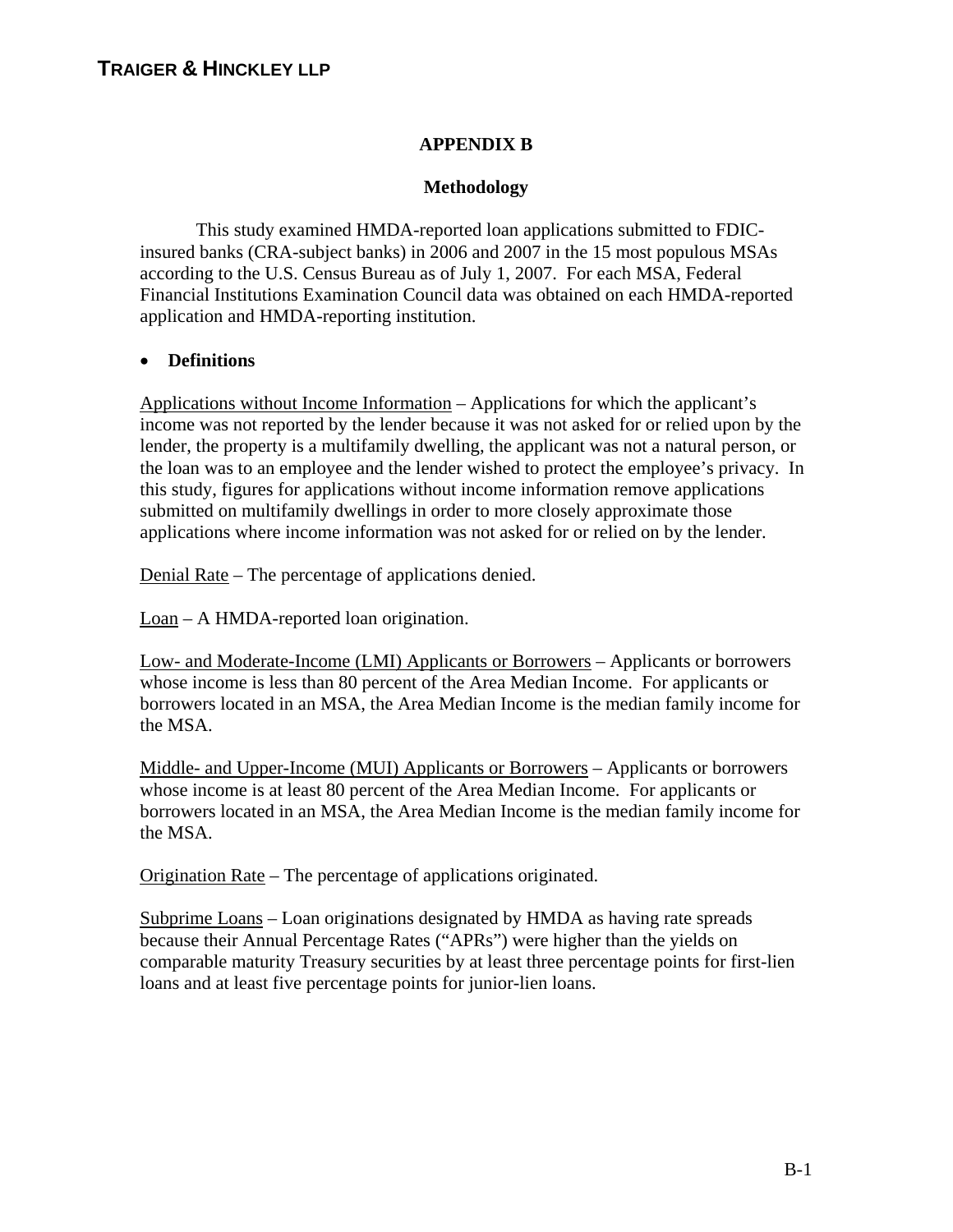### **Notes**

- 1) Calculations for "All MSAs" combine figures for the 15 most populous MSAs, effectively causing MSAs with more loans to have greater weight.
- 2) The term "application" as used in this report refers to submitted applications and consists of applications originated, approved by the lender but not accepted by the applicant, denied by the lender, withdrawn by the applicant, or submitted incomplete by the applicant. It excludes purchased loans and preapprovals.
- 3) A lender was deemed to be a "bank" if its Agency Code was 1, 2, 3, or 4, indicating it is regulated by the Federal Deposit Institution Corporation, Office of the Comptroller of the Currency, Federal Reserve System, or Office of Thrift Supervision and its Other Lender Code was "0."

### • **Descriptions of the 15 Most Populous MSAs**

The following counties and/or cities comprise each of the 15 most populous MSAs reviewed:

Atlanta: MSA 12060 Atlanta-Sandy Springs-Marietta, GA – Barrow, Bartow, Butts, Carroll, Cherokee, Clayton, Cobb, Coweta, Dawson, DeKalb, Douglas, Fayette, Forsyth, Fulton, Gwinnett, Haralson, Heard, Henry, Jasper, Lamar, Meriwether, Newton, Paulding, Pickens, Pike, Rockdale, Spalding, and Walton counties in Georgia

Boston: MSA 14460 Boston-Cambridge-Quincy, MA-NH – Essex, Middlesex, Norfolk, Plymouth, and Suffolk counties in Massachusetts; Rockingham and Strafford counties in New Hampshire

Chicago: MSA 16980 Chicago-Naperville-Joliet, IL-IN-WI – Cook, DeKalb, DuPage, Grundy, Kane, Kendall, Lake, McHenry, and Will, counties in Illinois; Jasper, Lake, Newton, and Porter counties in Indiana; Kenosha County in Wisconsin

Dallas: MSA 19100 Dallas-Fort Worth-Arlington, TX – Collin, Dallas, Delta, Denton, Ellis, Hunt, Johnson, Kaufman, Parker, Rockwall, Tarrant, and Wise counties in Texas

Detroit: MSA 19820 Detroit-Warren-Livonia, MI – Lapeer, Livingston, Macomb, Oakland, St. Clair, and Wayne counties in Michigan

Houston: MSA 26420 Houston-Baytown-Sugar Land, TX – Austin, Brazoria, Chambers, Fort Bend, Galveston, Harris, Liberty, Montgomery, San Jacinto, and Waller counties in Texas